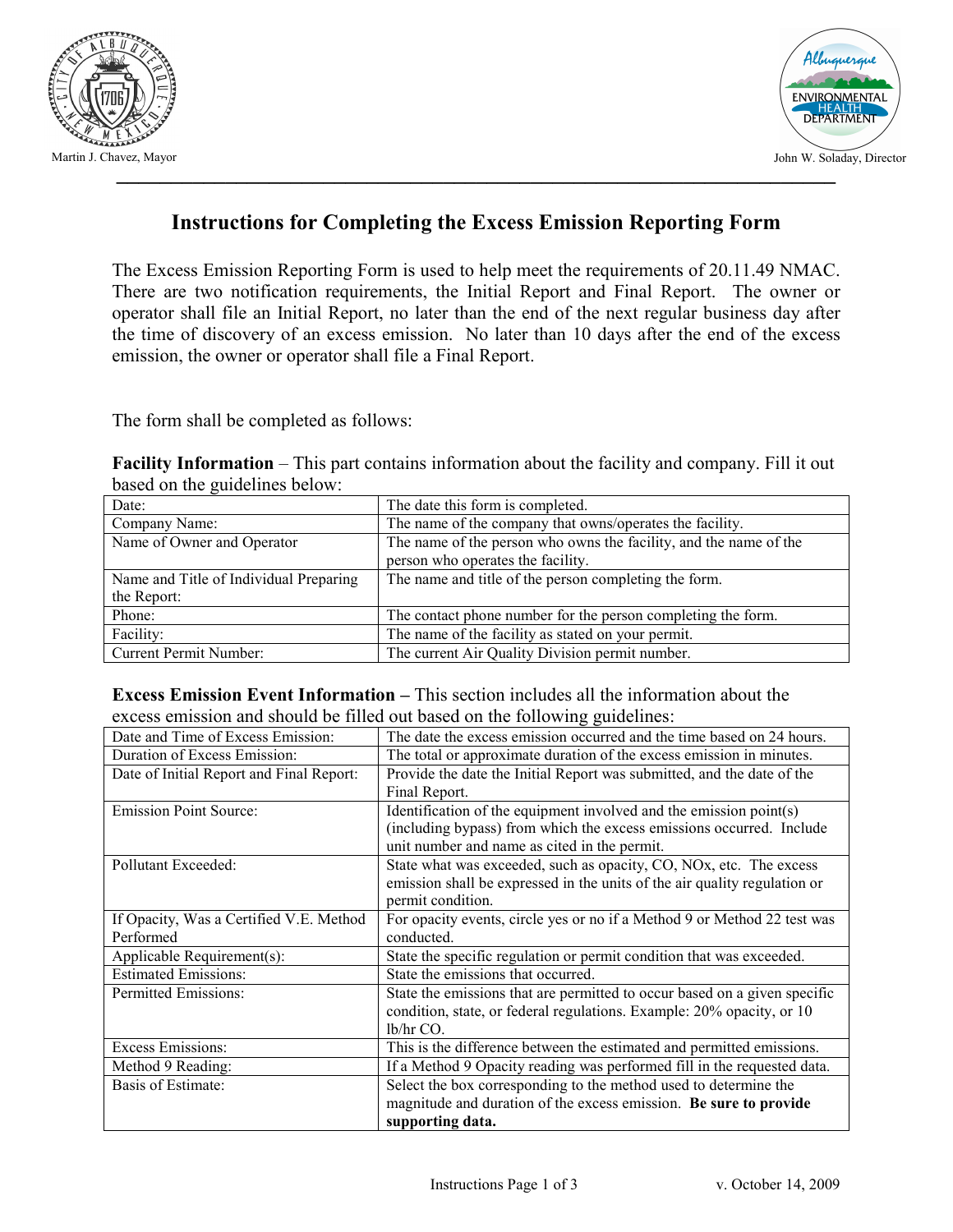| Cause and Nature of Excess Emissions:                                        | Describe in detail the excess emission event, to include the nature and<br>cause behind the event.                                                                                                                                                                            |
|------------------------------------------------------------------------------|-------------------------------------------------------------------------------------------------------------------------------------------------------------------------------------------------------------------------------------------------------------------------------|
| Corrective Measures Taken:                                                   | Describe the steps taken to limit the duration and magnitude of the<br>excess emission.                                                                                                                                                                                       |
| Corrective Action(s) Taken to Eliminate<br>the Cause of the Excess Emission: | If one or more corrective actions are required, the report shall include a<br>schedule for implementation of those actions with associated progress<br>reports. If no corrective actions are required, the report shall include a<br>detailed explanation or that conclusion. |
| Measures Taken to Prevent                                                    | The corrective actions(s) taken to prevent a recurrence of the excess                                                                                                                                                                                                         |
| Reoccurrence:                                                                | emission.                                                                                                                                                                                                                                                                     |
| Malfunction, Startup, Shutdown, or                                           | Whether the owner operator attributes the excess emission to                                                                                                                                                                                                                  |
| Emergency                                                                    | malfunction, startup, shutdown, or emergency.                                                                                                                                                                                                                                 |
| Signed Certification:                                                        | The contents of the final report shall contain a signed certification of                                                                                                                                                                                                      |
|                                                                              | truth, accuracy, and completeness; the certification shall be signed by                                                                                                                                                                                                       |
|                                                                              | the person reporting the excess emission.                                                                                                                                                                                                                                     |
| Additional Information:                                                      | Provide any information that you think would be helpful.                                                                                                                                                                                                                      |

Eligibility for an Affirmative Defense – This section is used to determine if the excess emission can qualify for an affirmative defense. Read through the choices and place a check mark next to any statement that is true.

Cause of Excess Emission Event – Choose the selection that best fits the cause of the excess emission based on the definitions below. If the event does not meet any of the definitions below, select Unknown or Other. If the cause is due to a malfunction then complete SECTION I. If the cause is due to a startup or shutdown then complete SECTION II. If the cause is due to an emergency then complete SECTION III. If the cause is Unknown or Other, then do not complete SECTION I, II or III.

Per 20.11.49 NMAC $\cdot$ 

*Emergency* – any situation arising from sudden and reasonable unforeseeable events beyond the control of the permittee, including acts of God or nature, which situation requires immediate corrective action to restore normal operation, and that causes the source to exceed a technologybased emission limitation due to unavoidable increases in emissions attributable to the emergency. An emergency shall not include noncompliance to the extent caused by improperly designed equipment, lack of preventive maintenance, or careless or improper operation.

 $M\alpha$ *Malfunction* – any sudden and unavoidable failure of air pollution control equipment or process equipment beyond the control of the owner or operator, including malfunction during startup or shutdown. A failure that is caused entirely or in part by poor maintenance, careless operation, or any other preventable equipment breakdown shall not be considered a malfunction.

 $$ 

Startup – setting into operation any air pollution control equipment or process equipment.

SECTION I – This section contains the required questions to claim an affirmative defense for events caused by malfunctions. Answer the first question, and then place a check mark next to any true statement in the list.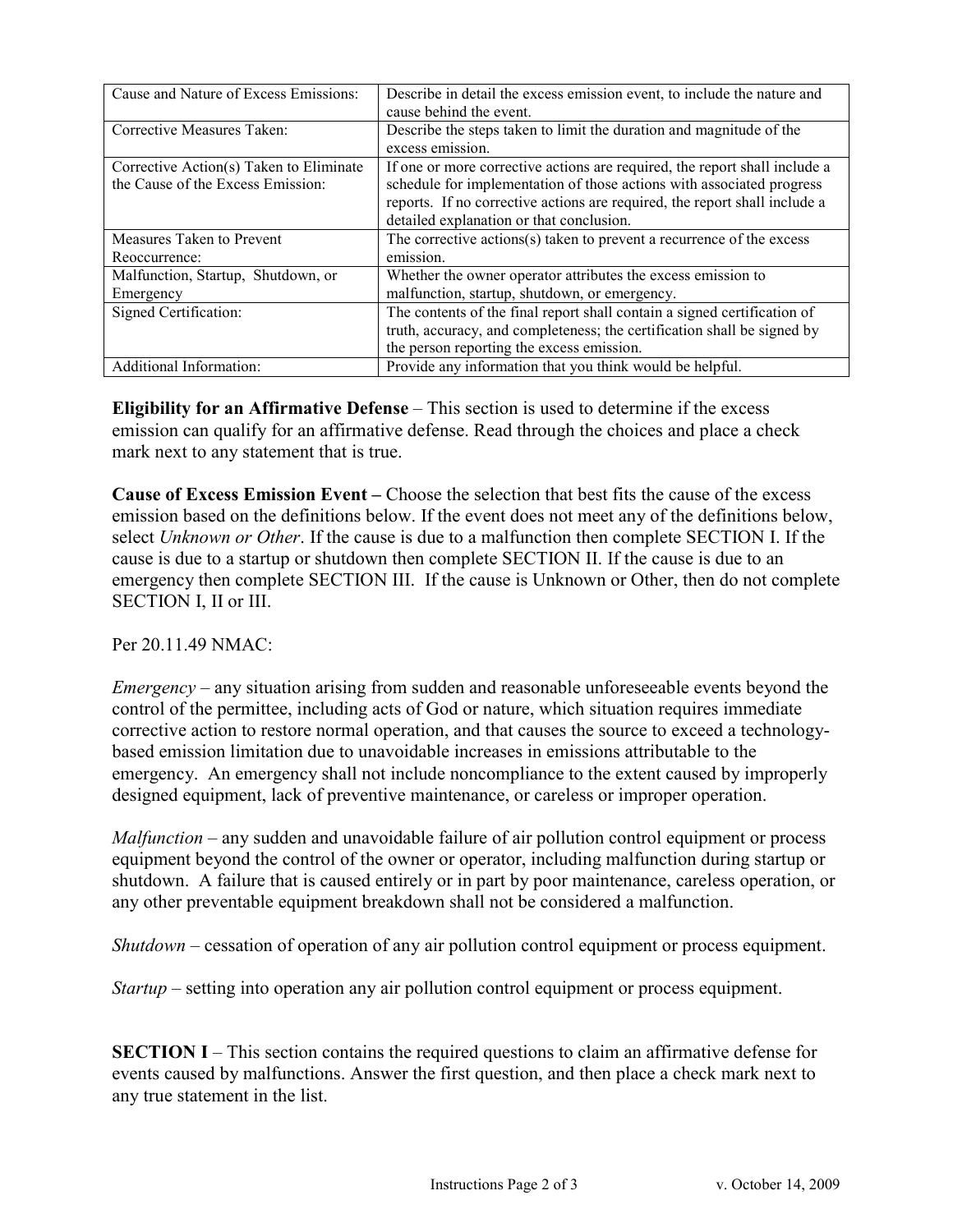SECTION II – This section contains the required questions to claim an affirmative defense for events caused by startup or shutdown. Answer the first question, and then place a check mark next to any true statement in the list.

SECTION III – This section contains the required questions to claim an affirmative defense for events caused by an emergency. Answer the first question, and then place a check mark next to any true statement in the list.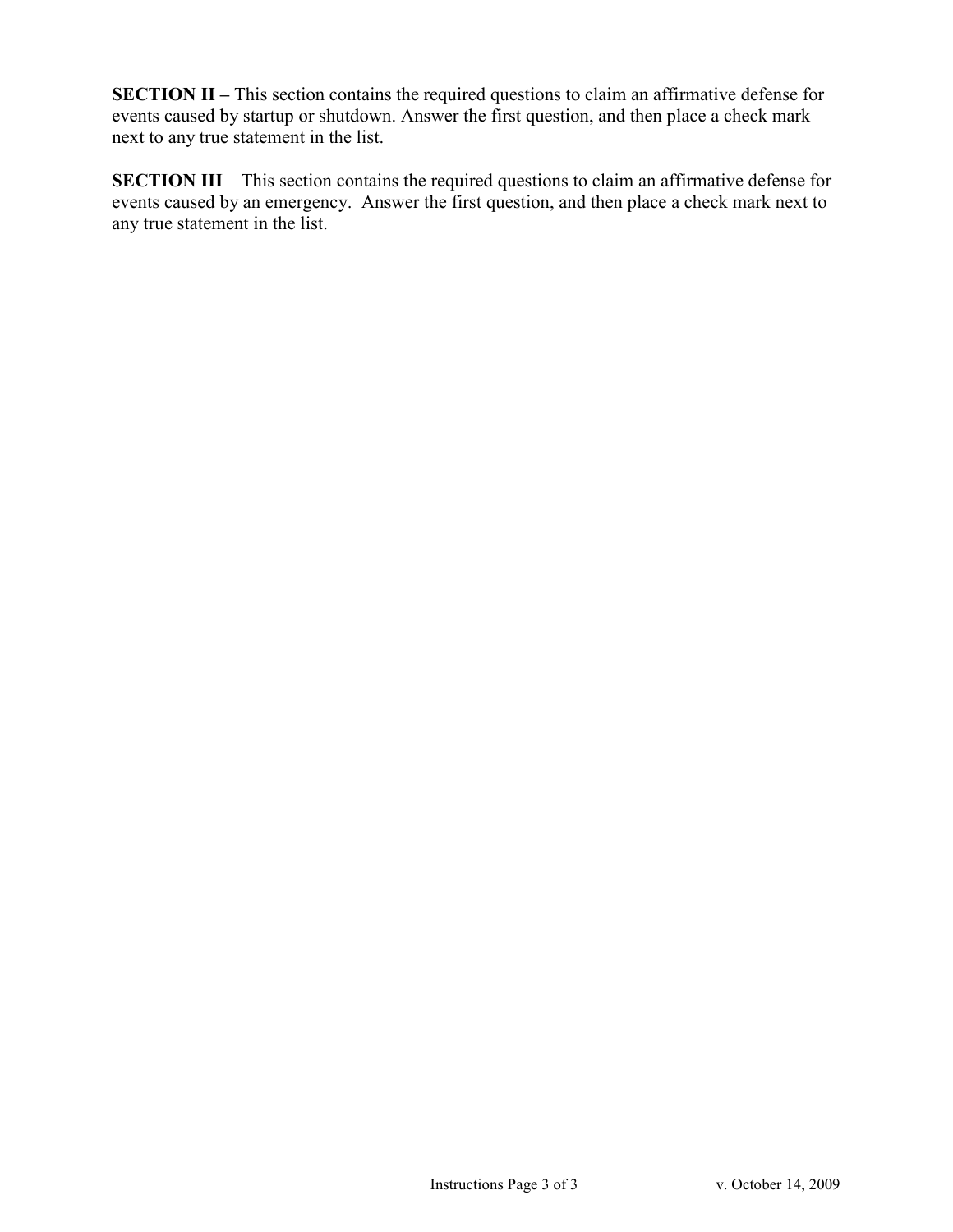



## EXCESS EMISSION REPORTING FORM

NOTE: All periods of excess emissions, regardless of cause, are violations of the U.S. Clean Air Act and rules promulgated thereunder, the New Mexico Air Quality Control Act and rules promulgated thereunder, and applicable permit or other authorization of the air board. Per 20.11.49 NMAC, excess emissions that occur during periods of startup, shutdown, malfunction, or emergency are given the opportunity to submit an affirmative defense. To establish an affirmative defense and to be relieved of a civil or administrative penalty in any action to enforce an applicable requirement, the owner or operator of the facility must meet the requirements (appropriate to the defense being asserted) of 20.11.49.16 NMAC and submit this completed and signed form.

| <b>Facility Information</b>   |               |                        |  |  |  |
|-------------------------------|---------------|------------------------|--|--|--|
| Date:                         | Company Name: |                        |  |  |  |
|                               |               |                        |  |  |  |
| Name of Individual Reporting: | Title:        | Phone:                 |  |  |  |
|                               |               |                        |  |  |  |
| Facility:                     |               | Current Permit Number: |  |  |  |
|                               |               |                        |  |  |  |

| <b>Excess Emission Event Information</b>                                         |                   |                                                                                           |                          |                                                                                                                                                   |  |  |
|----------------------------------------------------------------------------------|-------------------|-------------------------------------------------------------------------------------------|--------------------------|---------------------------------------------------------------------------------------------------------------------------------------------------|--|--|
| Date and Time of Excess Emission:                                                |                   | Duration of Excess Emission<br>(Minutes):                                                 |                          | Date of Initial Report:                                                                                                                           |  |  |
|                                                                                  |                   |                                                                                           |                          | Date of Final Report:                                                                                                                             |  |  |
| Emission Point Source (Include bypass and unit number and name from the permit): |                   |                                                                                           |                          |                                                                                                                                                   |  |  |
| Pollutant Exceeded:                                                              |                   | If Opacity, Was a Certified V.E. Method Performed?<br>METHOD 9 V.E.:<br><b>YES</b><br>NO. |                          |                                                                                                                                                   |  |  |
| Applicable Requirements:                                                         |                   | OR METHOD 22:<br><b>YES</b><br>NO.                                                        |                          |                                                                                                                                                   |  |  |
| <b>Estimated Emissions</b>                                                       | Method 9 Reading: |                                                                                           | <b>Basis of Estimate</b> |                                                                                                                                                   |  |  |
| (with units):                                                                    |                   | (give range)                                                                              |                          |                                                                                                                                                   |  |  |
| Permitted Emissions Limit:<br>Excess Emissions:                                  |                   | $HIGH -$                                                                                  |                          | <b>Compliance Testing</b><br><b>Continuous Emissions Monitoring</b><br><b>Engineering Calculation</b><br><b>Operating Logs</b><br>Other (explain) |  |  |
|                                                                                  |                   | $LOW -$                                                                                   |                          |                                                                                                                                                   |  |  |
|                                                                                  |                   | <b>AVERAGE -</b>                                                                          |                          |                                                                                                                                                   |  |  |
|                                                                                  |                   |                                                                                           |                          | <b>ATTACH SUPPORTING DATA</b>                                                                                                                     |  |  |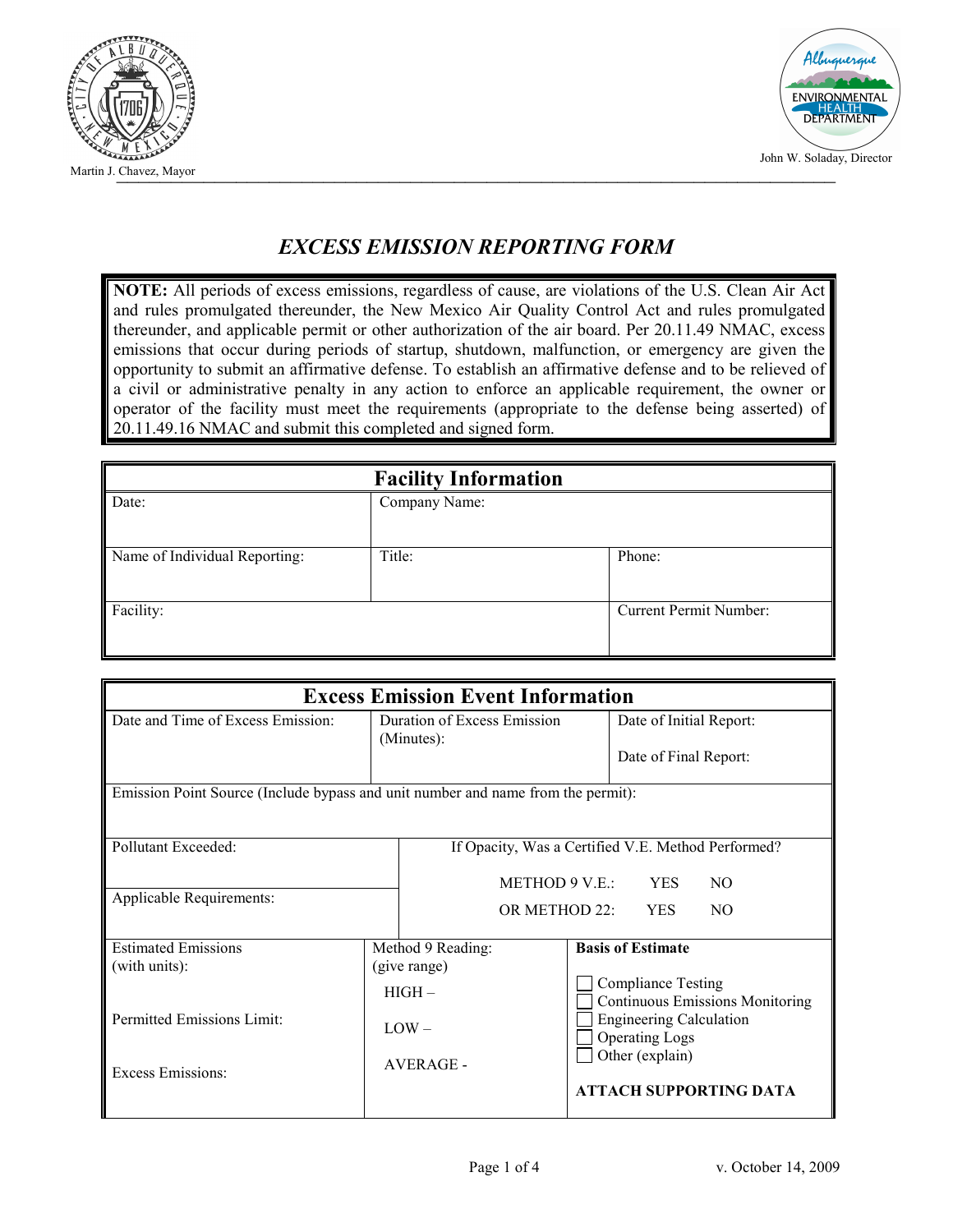CAUSE AND NATURE OF EXCESS EMISSIONS:

CORRECTIVE MEASURES TAKEN:

#### CORRECTIVE ACTIONS TAKEN to ELIMINATE the CAUSE of the EXCESS EMISSION:

MEASURES TAKEN TO PREVENT REOCCURRENCE:

ADDITIONAL INFORMATION:

### Eligibility for an Affirmative Defense

Check any of the following that apply:

Per 20.11.49.16D. NMAC If any of the below are selected, an Affirmative Defense is prohibited.

 $\Box$  The excess emission violated SIP limits or permit limits that have been set taking into account potential emissions during startup and shutdown, including, but not limited to, limits that indicate they apply during startup and shutdown, and limits that explicitly indicate they apply at all times or without exception.

 $\Box$  The excess emission caused an exceedence of the NAAQS or PSD increments.

- $\Box$  The excess emission was a failure to meet federally promulgated emission limits, including, but not limited to 40 CFR Parts 60, 61, and 63.
- $\Box$  The excess emission is a violation of requirements that derive from 40 CFR Parts 60, 61, and 63 or any other federally enforceable performance standard or emission limit.

| <b>Cause of Excess Emission Event</b><br>Choose one of the following and follow the directions: |                                      |                                       |                                          |  |  |  |
|-------------------------------------------------------------------------------------------------|--------------------------------------|---------------------------------------|------------------------------------------|--|--|--|
| <b>Malfunction</b>                                                                              | <b>Startup</b><br>Shutdown           | <b>Emergency</b>                      | Unknown                                  |  |  |  |
| Please complete SECTION I<br>below.                                                             | Please complete SECTION II<br>below. | Please complete SECTION<br>III below. | Do NOT Complete<br>SECTION I, II, or III |  |  |  |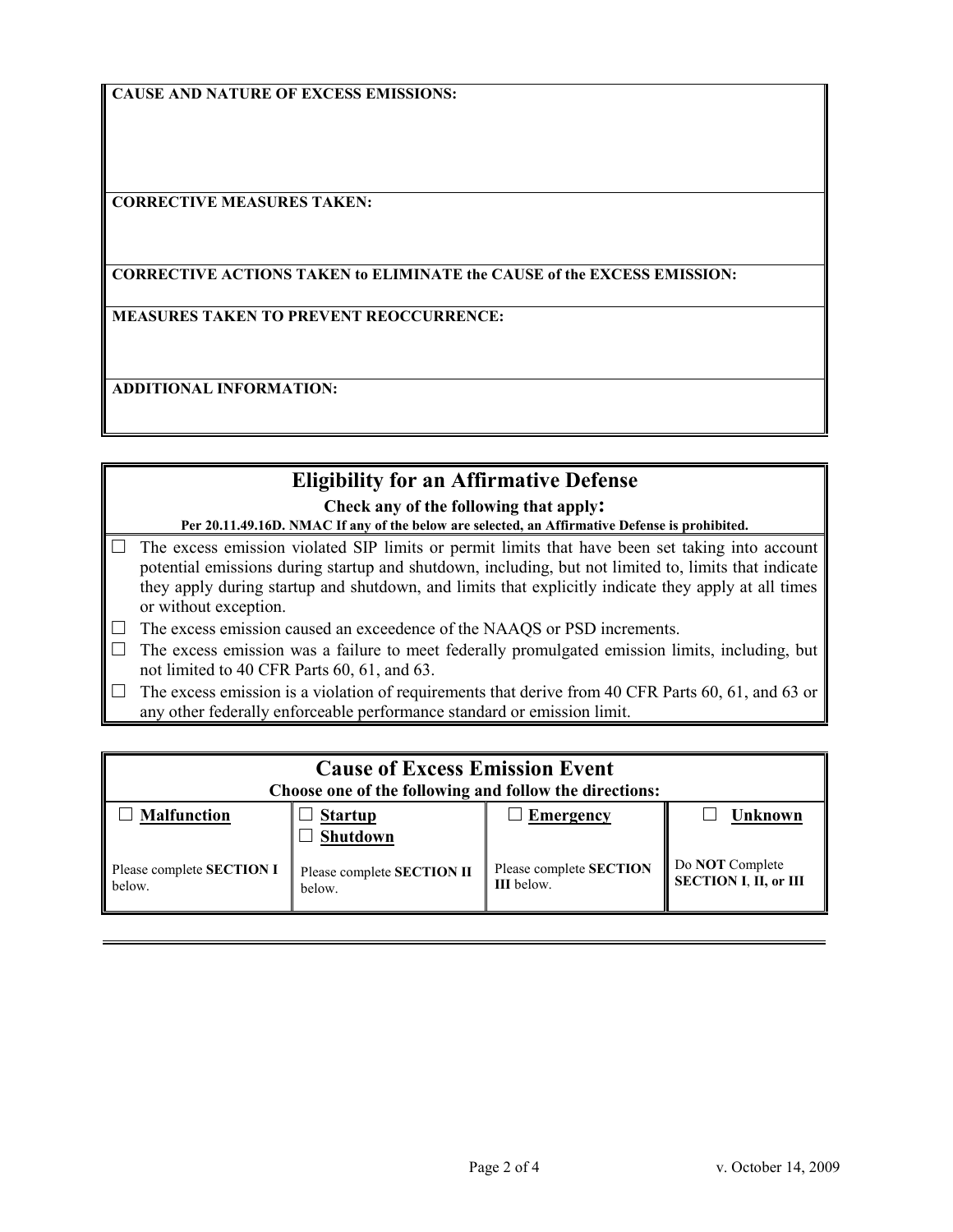# SECTION I – Events due to Malfunction

#### Answer the following question.

If applicable, please state the reason(s) any monitoring systems were not kept in operation.

#### Check all that apply:

 $\Box$  The excess emissions did not stem from any activity or event that could have been foreseen and avoided, or planned for; and could not have been avoided by better operation and maintenance practices.

 $\Box$  To the maximum extent practicable, the air pollution control equipment or processes were maintained and operated in a manner consistent with good practice for minimizing emissions.

 $\Box$  Repairs were made in an expeditious fashion when the operator knew or should have known that applicable emission limitations were being exceeded; off-shift labor and overtime must have been utilized, to the extent practicable, to ensure that such repairs were made as expeditiously as practicable.

 $\Box$  The amount and duration of the excess emissions, including any bypass, were minimized to the extent practicable during periods of such emissions.

 $\Box$  All possible steps were taken to minimize the impact of the excess emissions on ambient air quality.

 $\Box$  All emission monitoring systems were kept in operation if at all possible.

 $\Box$  The owner or operator's actions in response to the excess emission were documented by properly signed, contemporaneous operating logs or other relevant evidence.

 $\Box$  The excess emissions were not part of a recurring pattern indicative of inadequate design, operation or maintenance.

### SECTION II – Events due to Startup or Shutdown

#### Answer the following question.

If applicable, please state the reason(s) any monitoring systems were not kept in operation.

#### Check all that apply:

- $\Box$  The periods of excess emissions that occurred during startup and shutdown were short and infrequent and could not have been prevented through careful planning and design.
- $\Box$  The excess emissions were not part of a recurring pattern indicative of inadequate design, operation or maintenance.
- $\Box$  If the excess emissions were caused by a bypass, the bypass was unavoidable to prevent loss of life, personal injury, or severe property damage.
- $\Box$  At all times, the source was operated in a manner consistent with good practices for minimizing emissions.
- $\Box$  The frequency and duration of operation in startup and shutdown mode were minimized to the maximum extent practicable.
- $\Box$  All possible steps were taken to minimize the impact of the excess emissions on ambient air quality.
- $\Box$  All emission monitoring systems were kept in operation if at all possible.
- $\Box$  The owner or operator's actions during the period of excess emissions were documented by properly signed, contemporaneous operating logs, or other relevant evidence.